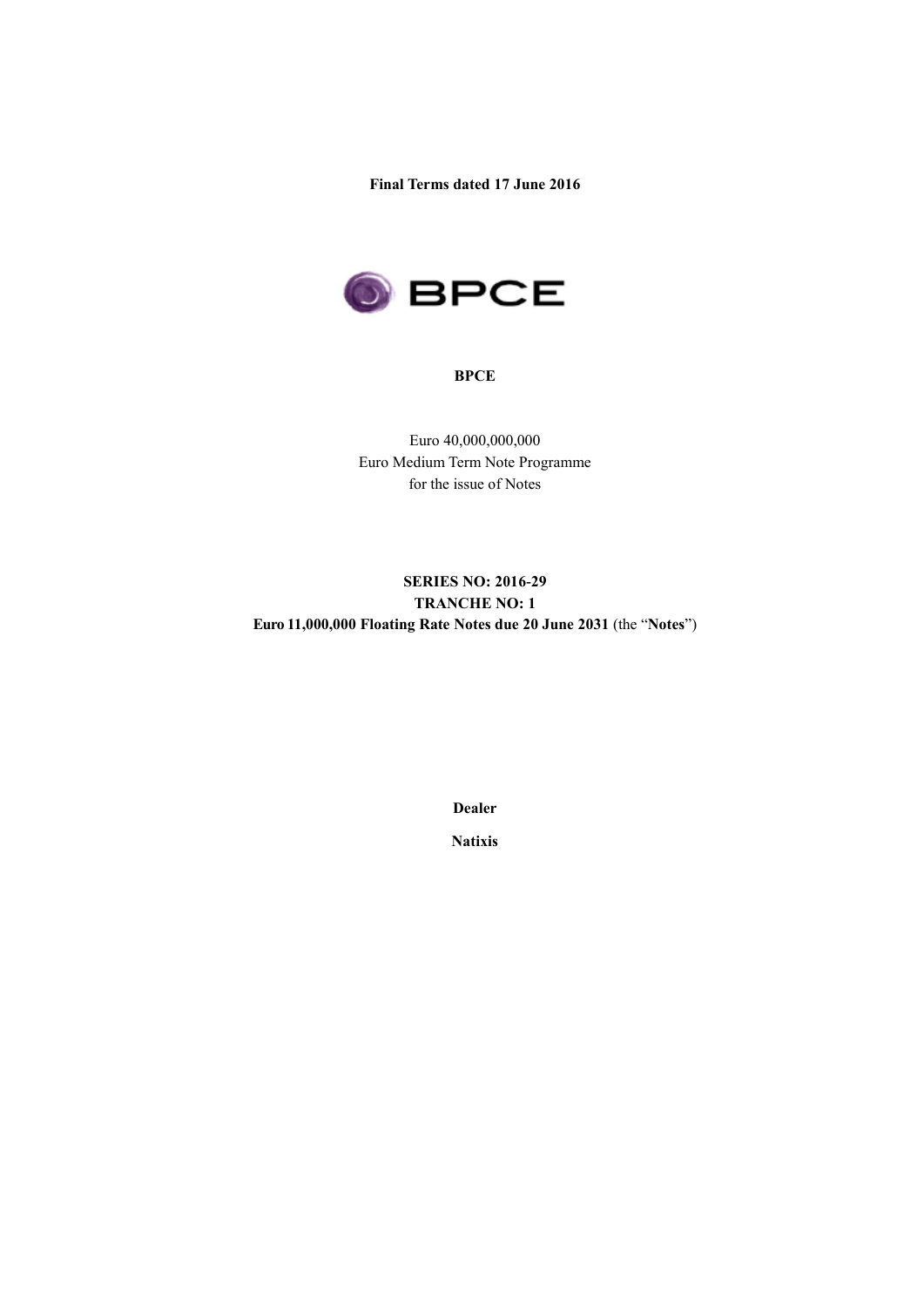#### **PART A – CONTRACTUAL TERMS**

Terms used herein shall be deemed to be defined as such for the purposes of the Conditions (the "**Conditions**") set forth in the base prospectus dated 18 November 2015 which received visa n°15-588 from the *Autorité des marchés financiers* (the "**AMF**") on 18 November 2015 (the "**Base Prospectus**") and the supplements to the Base Prospectus dated 29 February 2016, 5 April 2016 and 19 May 2016 which respectively received from the AMF visa n°16-062 on 29 February 2016, visa n°16-118 on 5 April 2016 and visa n°16-186 on 19 May 2016 (the "**Base Prospectus Supplements**") which together constitute a base prospectus for the purposes of the Prospectus Directive (Directive 2003/71/EC), as amended (the "**Prospectus Directive**").

This document constitutes the Final Terms of the Notes described herein for the purposes of Article 5.4 of the Prospectus Directive and must be read in conjunction with such Base Prospectus as so supplemented. Full information on the Issuer and the offer of the Notes is only available on the basis of the combination of these Final Terms and the Base Prospectus as so supplemented. The Base Prospectus and the Base Prospectus Supplements are available for viewing at the office of the Fiscal Agent or each of the Paying Agents and on the website of the AMF (www.amf-france.org) and copies may be obtained from BPCE, 50 avenue Pierre Mendès-France, 75013 Paris, France.

| $\mathbf{1}$   | Issuer:                          |                                   | <b>BPCE</b>                                                                                                                                                        |  |
|----------------|----------------------------------|-----------------------------------|--------------------------------------------------------------------------------------------------------------------------------------------------------------------|--|
| 2              | (i)                              | Series Number:                    | 2016-29                                                                                                                                                            |  |
|                | (ii)                             | Tranche Number:                   | 1                                                                                                                                                                  |  |
| 3              |                                  | Specified Currency or Currencies: | Euro                                                                                                                                                               |  |
| $\overline{4}$ | <b>Aggregate Nominal Amount:</b> |                                   |                                                                                                                                                                    |  |
|                | (i)                              | Series:                           | Euro 11,000,000                                                                                                                                                    |  |
|                | (ii)                             | Tranche:                          | Euro 11,000,000                                                                                                                                                    |  |
| 5              | Issue Price:                     |                                   | 100 per cent. of the Aggregate Nominal<br>Amount                                                                                                                   |  |
| 6              | Specified Denomination:          |                                   | Euro 100,000                                                                                                                                                       |  |
| 7              | (i)                              | Issue Date:                       | 21 June 2016                                                                                                                                                       |  |
|                | (ii)                             | Interest Commencement Date:       | 21 June 2016                                                                                                                                                       |  |
| 8              | Interest Basis:                  |                                   | Three (3) month EURIBOR $+ 0.67$ per<br>cent. per annum                                                                                                            |  |
|                |                                  |                                   | <b>Floating Rate</b>                                                                                                                                               |  |
|                |                                  |                                   | (further particulars specified below)                                                                                                                              |  |
| 9              |                                  | Maturity Date:                    | Specified Interest Payment Date falling on<br>or nearest to 20 June 2031                                                                                           |  |
| 10             |                                  | Redemption Basis:                 | Subject to any purchase and cancellation<br>or early redemption, the Notes will be<br>redeemed on the Maturity Date<br>at<br>100 per cent. of their nominal amount |  |
| 11             |                                  | Change of Interest Basis:         | Not Applicable                                                                                                                                                     |  |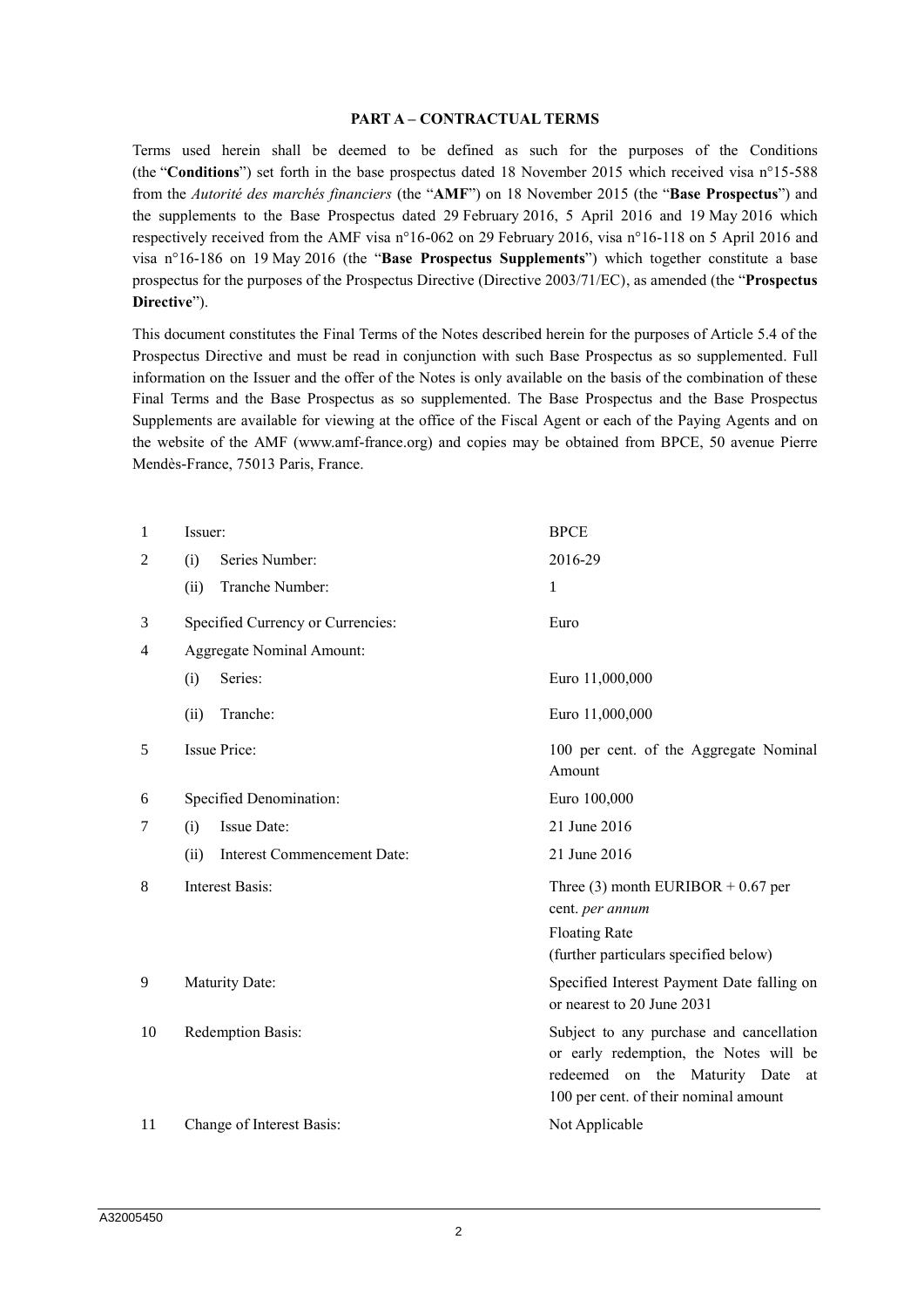| 12 | Put/Call Options:                                                                                                                |                                                                              | Not Applicable                                                                                                                                                                                                                                                                                                                               |  |
|----|----------------------------------------------------------------------------------------------------------------------------------|------------------------------------------------------------------------------|----------------------------------------------------------------------------------------------------------------------------------------------------------------------------------------------------------------------------------------------------------------------------------------------------------------------------------------------|--|
| 13 | (i)                                                                                                                              | Status of the Notes:                                                         | <b>Senior Notes</b>                                                                                                                                                                                                                                                                                                                          |  |
|    | (ii)                                                                                                                             | Dates of the corporate authorisations for issuance<br>of Notes obtained:     | Decision of the <i>Directoire</i> of the Issuer<br>dated 25 April 2016 and decision of<br>Mr. Jean-Philippe Berthaut, Head of Group<br>Funding, dated 13 June 2016                                                                                                                                                                           |  |
|    |                                                                                                                                  | PROVISIONS RELATING TO INTEREST (IF ANY) PAYABLE                             |                                                                                                                                                                                                                                                                                                                                              |  |
| 14 |                                                                                                                                  | <b>Fixed Rate Note Provisions</b>                                            | Not Applicable                                                                                                                                                                                                                                                                                                                               |  |
| 15 |                                                                                                                                  | Floating Rate Note Provisions                                                | Applicable                                                                                                                                                                                                                                                                                                                                   |  |
|    | (i)                                                                                                                              | Interest Period(s):                                                          | The period beginning on (and including)<br>the Interest Commencement Date and<br>ending on (but excluding) the First Interest<br>Payment Date and each successive period<br>beginning on (and including) a Specified<br>Interest Payment Date and ending on (but<br>excluding) the next succeeding Specified<br><b>Interest Payment Date</b> |  |
|    | (ii)                                                                                                                             | Specified Interest Payment Dates:                                            | Interest payable quaterly in arrears on<br>20 March, 20 June, 20 September and<br>20 December in each year, all such dates<br>being subject to adjustment in accordance<br>with the Business Day Convention set out<br>in (iv) below                                                                                                         |  |
|    |                                                                                                                                  | (iii) First Interest Payment Date:                                           | 20 September 2016 (first short coupon)<br>subject to adjustment in accordance with<br>the Business Day Convention set out in<br>(iv) below                                                                                                                                                                                                   |  |
|    |                                                                                                                                  | (iv) Business Day Convention:                                                | Modified<br>Following<br><b>Business</b><br>Day<br>Convention                                                                                                                                                                                                                                                                                |  |
|    | (v)                                                                                                                              | Interest Period Date:                                                        | Not Applicable                                                                                                                                                                                                                                                                                                                               |  |
|    |                                                                                                                                  | (vi) Business Centre(s):                                                     | Not Applicable                                                                                                                                                                                                                                                                                                                               |  |
|    |                                                                                                                                  | (vii) Manner in which the Rate $(s)$ of Interest is/are to<br>be determined: | Screen Rate Determination                                                                                                                                                                                                                                                                                                                    |  |
|    | (viii) Party responsible for calculating the Rate(s) of<br>Interest and/or Interest Amount(s) (if not the<br>Calculation Agent): |                                                                              | Not Applicable                                                                                                                                                                                                                                                                                                                               |  |
|    |                                                                                                                                  | (ix) Screen Rate Determination                                               |                                                                                                                                                                                                                                                                                                                                              |  |
|    | $\overline{\phantom{a}}$                                                                                                         | Reference Rate:                                                              | Three (3) month EURIBOR                                                                                                                                                                                                                                                                                                                      |  |
|    | ۰                                                                                                                                | Interest Determination Date:                                                 | Two (2) TARGET Business Days prior to<br>the first day of each Interest Accrual<br>Period                                                                                                                                                                                                                                                    |  |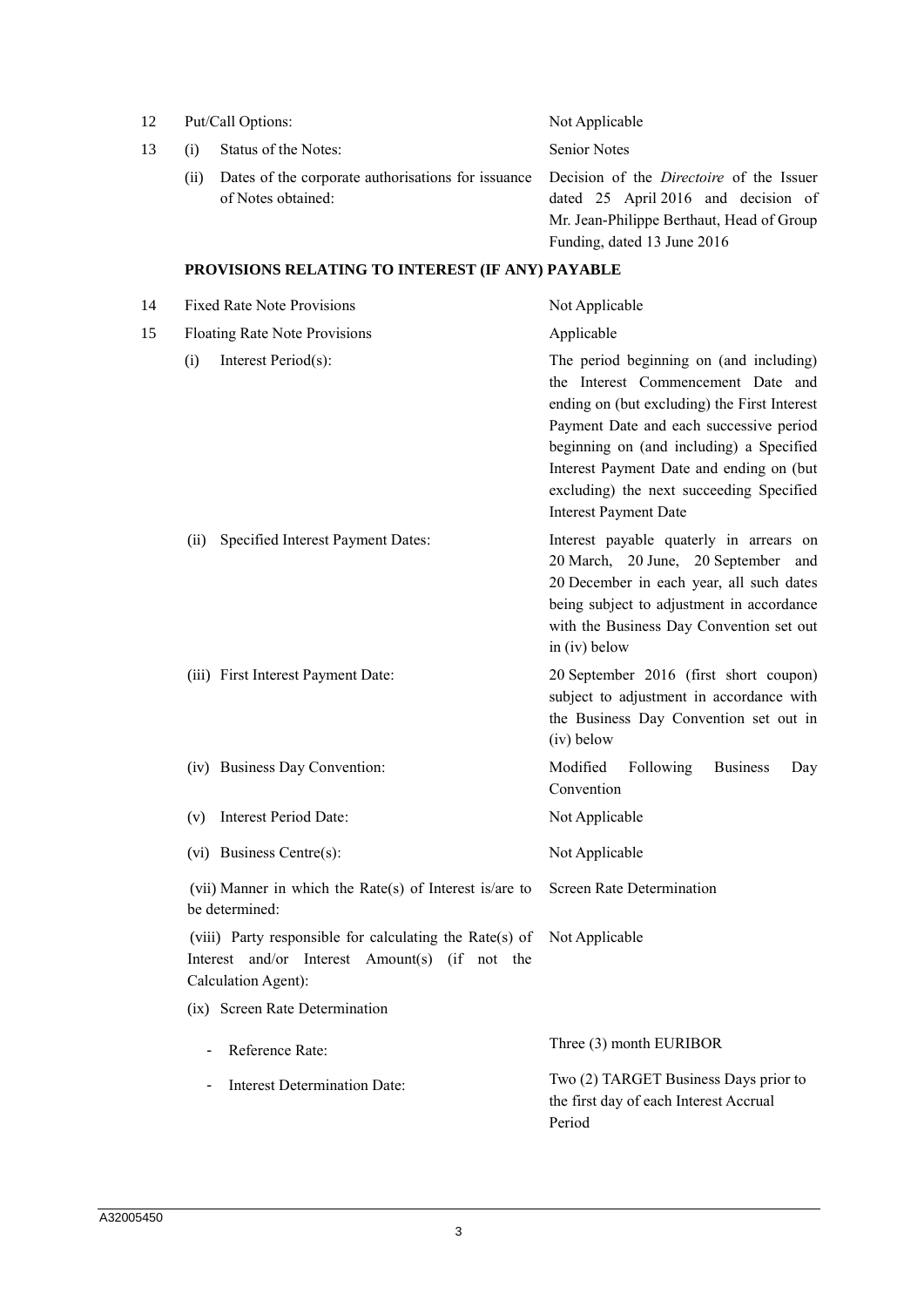|    | Relevant Screen Page:                                                                                                                                                                      | Reuters EURIBOR01                                               |  |
|----|--------------------------------------------------------------------------------------------------------------------------------------------------------------------------------------------|-----------------------------------------------------------------|--|
|    | Relevant Screen Page Time:                                                                                                                                                                 | 11.00 a.m. (Brussels time)                                      |  |
|    | <b>FBF</b> Determination<br>(x)                                                                                                                                                            | Not Applicable                                                  |  |
|    | (xi) ISDA Determination                                                                                                                                                                    | Not Applicable                                                  |  |
|    | (xii) Margin(s):                                                                                                                                                                           | $+0.67$ per cent. <i>per annum</i>                              |  |
|    | (xiii) Minimum Rate of Interest:                                                                                                                                                           | $0.00$ per cent.                                                |  |
|    | (xiv) Maximum Rate of Interest:                                                                                                                                                            | Not Applicable                                                  |  |
|    | (xv) Day Count Fraction                                                                                                                                                                    | Actual/360                                                      |  |
| 16 | Zero Coupon Note Provisions                                                                                                                                                                | Not Applicable                                                  |  |
| 17 | <b>Inflation Linked Interest Note Provisions</b>                                                                                                                                           | Not Applicable                                                  |  |
|    | PROVISIONS RELATING TO REDEMPTION                                                                                                                                                          |                                                                 |  |
| 18 | Call Option                                                                                                                                                                                | Not Applicable                                                  |  |
| 19 | Put Option                                                                                                                                                                                 | Not Applicable                                                  |  |
| 20 | Final Redemption Amount of each Note                                                                                                                                                       | Euro 100,000 per Note of Euro 100,000<br>Specified Denomination |  |
|    | Inflation Linked Notes - Provisions relating to the<br><b>Final Redemption Amount</b>                                                                                                      | Not Applicable                                                  |  |
| 21 | Early Redemption Amount                                                                                                                                                                    |                                                                 |  |
|    | Early Redemption Amount(s) of each Note<br>(i)<br>payable on redemption for taxation reasons<br>(Condition 6(h)), for illegality (Condition 6(k)) or<br>on event of default (Condition 9): | Euro 100,000 per Note of Euro 100,000<br>Specified Denomination |  |
|    | (ii) Redemption for taxation reasons permitted on<br>days others than Interest Payment Dates<br>(Condition $6(h)$ ):                                                                       | No                                                              |  |
|    | (iii) Unmatured Coupons to become void upon early<br>redemption (Materialised Bearer Notes only)<br>(Condition $7(f)$ ):                                                                   | Not Applicable                                                  |  |
|    | <b>GENERAL PROVISIONS APPLICABLE TO THE NOTES</b>                                                                                                                                          |                                                                 |  |
| 22 | Form of Notes:                                                                                                                                                                             | <b>Dematerialised Notes</b>                                     |  |
|    | Form of Dematerialised Notes:<br>(i)                                                                                                                                                       | Bearer form (au porteur)                                        |  |
|    |                                                                                                                                                                                            |                                                                 |  |
|    | Registration Agent:<br>(ii)                                                                                                                                                                | Not Applicable                                                  |  |
|    | Temporary Global Certificate:<br>(iii)                                                                                                                                                     | Not Applicable                                                  |  |
|    | Applicable TEFRA exemption:<br>(iv)                                                                                                                                                        | Not Applicable                                                  |  |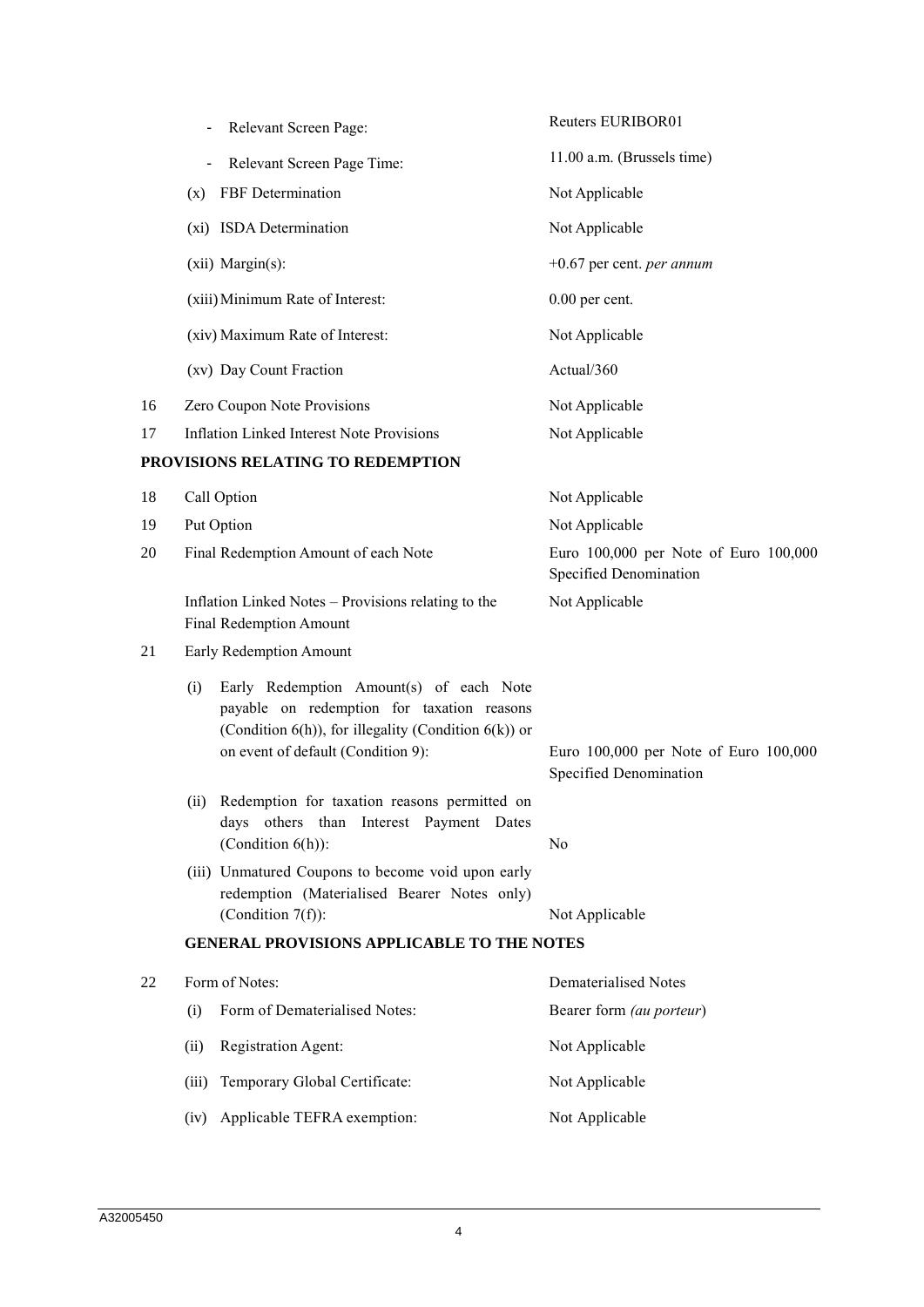| 23 | Financial Centre(s):                                                                                          | Not Applicable                          |
|----|---------------------------------------------------------------------------------------------------------------|-----------------------------------------|
| 24 | Talons for future Coupons or Receipts to be attached to<br>Definitive Notes (and dates on which such Talons   |                                         |
|    | mature):                                                                                                      | Not Applicable                          |
| 25 | Details relating to Instalment Notes: amount of each<br>instalment, date on which each payment is to be made: | Not Applicable                          |
| 26 | Redenomination provisions:                                                                                    | Not Applicable                          |
| 27 | Purchase in accordance with Articles L.213-1 A and                                                            |                                         |
|    | D.213-1 A of the French Code monétaire et financier:                                                          | Applicable                              |
| 28 | Consolidation provisions:                                                                                     | Not Applicable                          |
| 29 | Masse:                                                                                                        | Contractual <i>Masse</i> shall apply    |
|    |                                                                                                               | Name and address of the Representative: |
|    |                                                                                                               | Maître Antoine Lachenaud                |
|    |                                                                                                               | 10, rue de Sèze                         |
|    |                                                                                                               | 75009 Paris                             |
|    |                                                                                                               | France                                  |

Name and address of the alternate Representative:

SELARL MCM Avocat represented by Maître Philippe Maisonneuve Avocat 10, rue de Sèze 75009 Paris France The Representative will receive a remuneration of Euro 2,000 (excluding VAT) per year.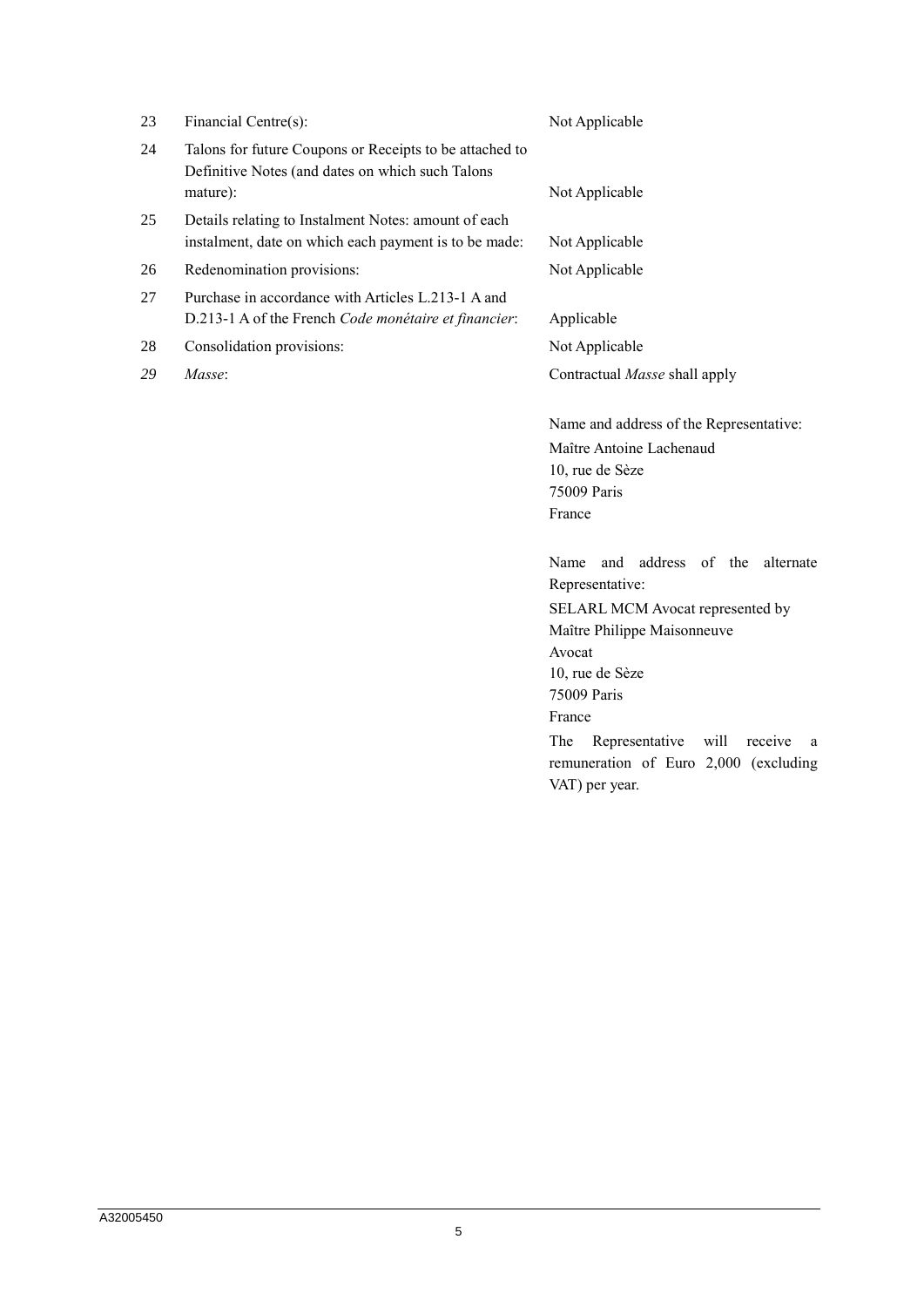## **RESPONSIBILITY**

The Issuer accepts responsibility for the information contained in these Final Terms.

Signed on behalf of BPCE

Duly represented by: Jean-Philippe Berthaut, Head of Group Funding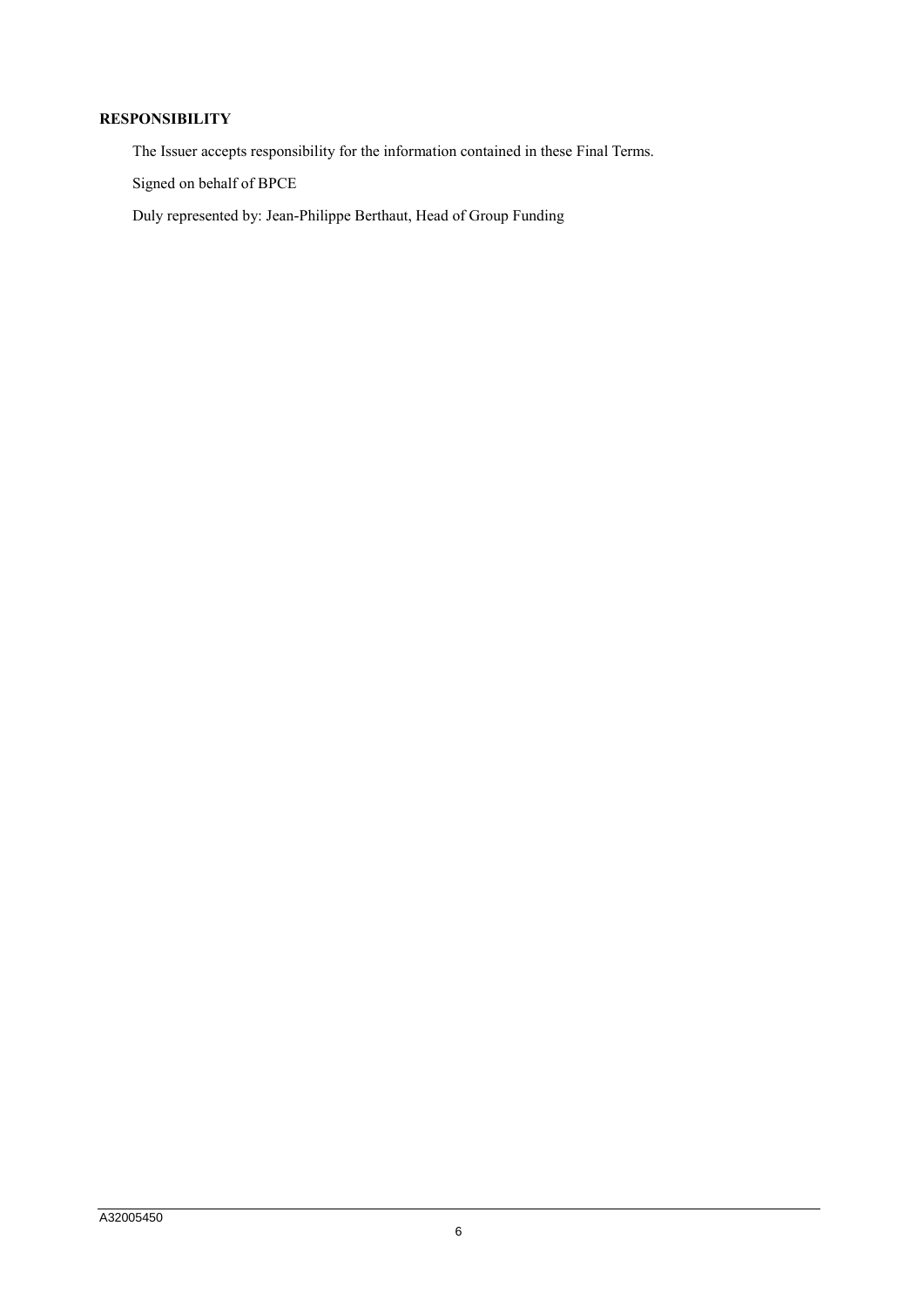## **PART B – OTHER INFORMATION**

## **1 LISTING AND ADMISSION TO TRADING**

- (i) Listing and Admission to trading: Application has been made by the Issuer (or on its behalf) for the Notes to be listed and admitted to trading on Euronext Paris with effect from the Issue Date.
- (ii) Estimate of total expenses related to admission to trading: Euro 7,600

#### **2 RATINGS**

Ratings: Not Applicable

#### **3 INTERESTS OF NATURAL AND LEGAL PERSONS INVOLVED IN THE ISSUE**

Save as discussed in "Subscription and Sale", so far as the Issuer is aware, no person involved in the offer of the Notes has an interest material to the offer.

### **4 OPERATIONAL INFORMATION**

|   | ISIN:                                                                                                                             | FR0013184082             |
|---|-----------------------------------------------------------------------------------------------------------------------------------|--------------------------|
|   | Common Code:                                                                                                                      | 143521974                |
|   | Depositaries:                                                                                                                     |                          |
|   | Euroclear France to act as<br>(i)<br>Central Depositary:                                                                          | Yes                      |
|   | Common Depositary for<br>(ii)<br>Euroclear<br>Clearstream<br>and<br>Luxembourg:                                                   | N <sub>0</sub>           |
|   | Any clearing system(s) other than<br>Euroclear<br>and<br>Clearstream,<br>Luxembourg and the relevant<br>identification number(s): | Not Applicable           |
|   | Delivery:                                                                                                                         | Delivery against payment |
|   | Names and addresses of additional<br>Paying Agent(s) (if any):                                                                    | Not Applicable           |
| 5 | <b>DISTRIBUTION</b>                                                                                                               |                          |
|   | Method of distribution:<br>(i)                                                                                                    | Non-Syndicated           |

|                                           |  | THAT DISTURBANCE      |
|-------------------------------------------|--|-----------------------|
| (ii) If syndicated:                       |  | Not Applicable        |
| (iii) If non-syndicated, name and Natixis |  |                       |
| address of Dealer:                        |  | 47, quai d'Austerlitz |